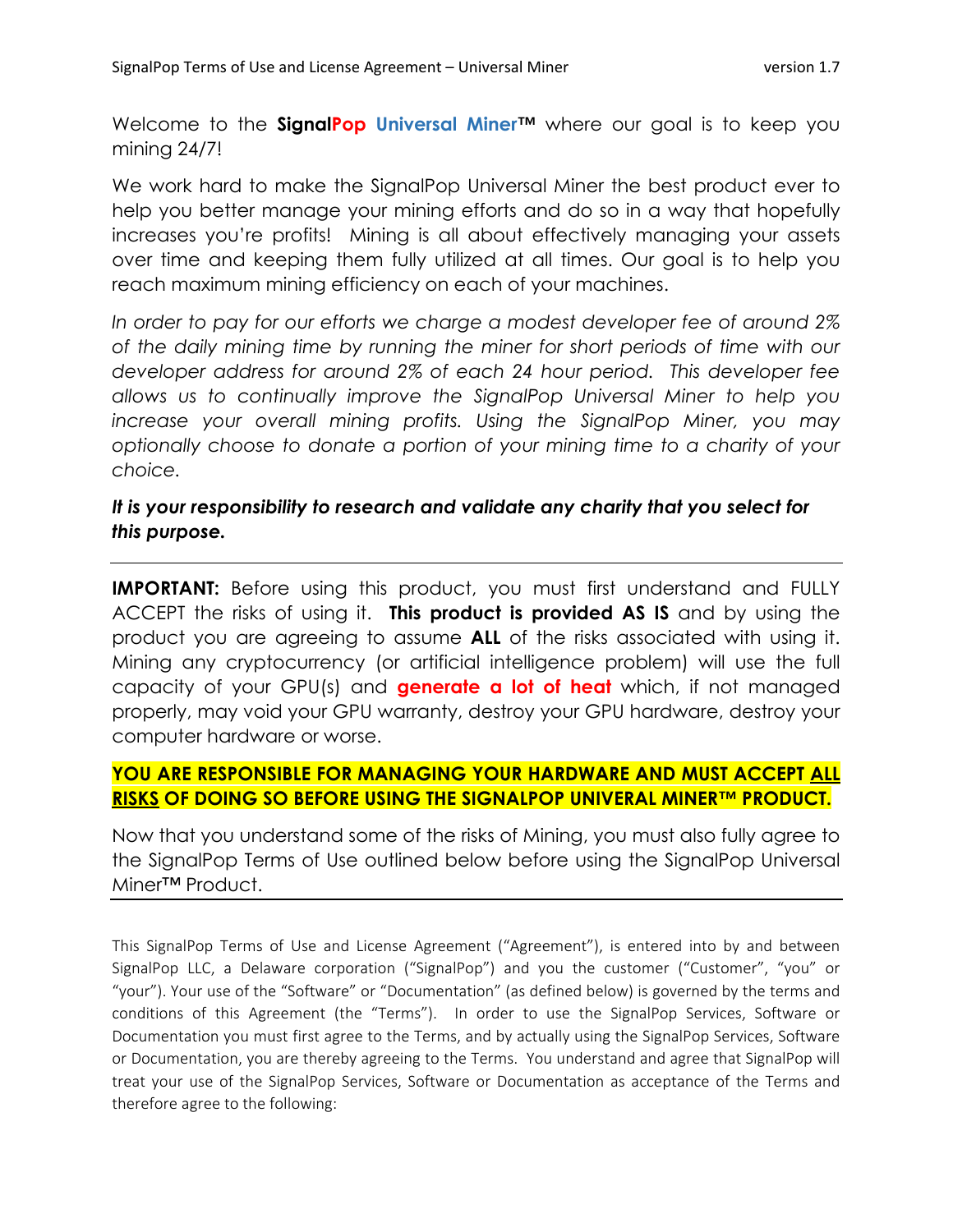## I. Definitions

- a. "Software" means object code versions of the SignalPop software products, excluding any Open Source Components, but including: The SignalPop Universal Miner™.
- b. "Documentation" means the documentation made available electronically as part of the Software, or provided by SignalPop related to the Software.
- c. "Services" means services provided by SignalPop employees and/or their affiliates to "Customer".
- d. "Integrating Application" means a software solution that incorporates the Software with other software applications.
- e. "Open Source Licenses" means terms of public licenses approved by the Open Source Initiative as "open source licenses", such as the Apache License, Version 2.0, and the MIT License are Open Source Licenses.
- f. "Open Source Components" software components licensed under Open Source Licenses which have their own copyright and applicable license conditions.

## II. License

- a. License Grant Subject to the Terms of this Agreement and upon using it, SignalPop grants to Customer a non-exclusive, transferrable, license during the term of this Agreement to use, copy and legally distribute the Software which includes:
	- i. Installing and using the Software in object code form, subject to the "License Restrictions" and "Open Source" paragraphs defined below;
	- ii. Copy and legally distribute and share the Software with others; and
	- iii. Use and copy the Documentation.
- b. Open Source Copies of the software may contain Open Source Components which are licensed under the terms of the applicable Open Source Licenses and copyright notices found or referenced in the corresponding license files, Documentation or other accompanying materials. By agreeing to this Agreement, you are also agreeing to each of the Open Source Licenses referenced below;
- c. License Restrictions Except as expressly permitted in this Agreement, Customer agrees not to and shall not willingly allow any third party to:
	- i. Modify, alter, amend, fix, translate, enhance, or otherwise create derivative works of any Software Binaries or Documentation.
	- ii. Remove, disable, or otherwise create or implement any workaround to any security features contained within the Licensed Software or Documents.
	- iii. Decompile, disassemble, translate, reverse engineer or otherwise attempt to derive source code from the Software, in whole or in part for any litigation purposes whatsoever.
	- iv. Create, share, develop, license, install, use or deploy any software (including third party software or services) to circumvent or provide to access, permissions or rights which violate the developer fee address or payments thereto;
	- v. Change or delete any proprietary rights notices which appear in the Software or Documentation;
	- vi. Use the Licensed Software or Documentation for purposes of competitive analysis, the development of competing product or any other purpose that is to SignalPop's commercial disadvantage.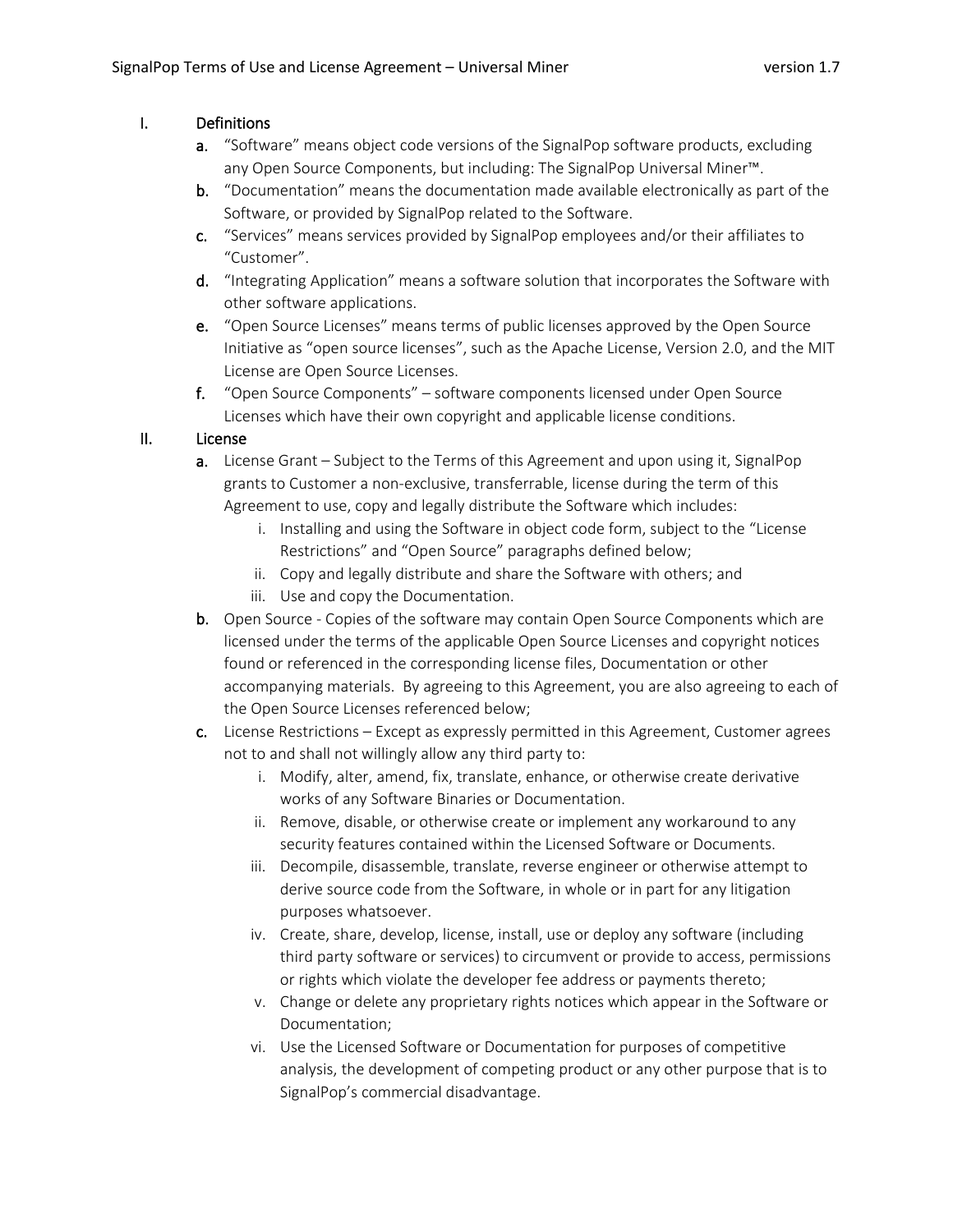- vii. Use the Licensed Software or Documentation in violation of any federal, state, or local law, regulation or rule and fully indemnifies SignalPop for any such violation or tortious act.
- viii. Charge for the use of the Universal Miner but, if redistributing, must offer the Universal Miner for free.
- d. Expenses Incurred SignalPop is not responsible for any expenses incurred by Customer in connection with this Agreement. All developer fees paid are nonrefundable and made without right of set-off or chargeback.
- e. Ownership SignalPop reserves and retains all intellectual property rights not expressly granted by it to Customer under this Agreement. Other than the licenses granted in this Agreement, SignalPop retains all right, title and interest in the Software and Documentation and derivatives that it creates thereof.

## III. Term and Termination

- a. Effect of Termination Upon the expiration or termination of this Agreement:
	- i. All licenses under this Agreement will terminate; and
	- ii. All SignalPop Services (if any) provided or to be provided under this Agreement will terminate;
	- iii. Customer will immediately cease using the Software and Documentation.
- b. Survival Sections II.c License Restrictions, II.e Ownership, III. Term and Termination, IV. Warranties, Disclaimer and Indemnification and I. Definitions will survive the expiration or termination of this Agreement.

## IV. Warranties, Disclaimer and Indemnification

- a. Disclaimer of Warranty Unless required by applicable law or agreed to in writing, the SignalPop Services, Software and Documentation are provided on an "AS IS" BASIS, WITHOUT WARRANTIES OR CONDITIONS OF ANY KIND, EITHER EXPRESS, IMPLIED, STATUTORY, OR OTHERWISE, INCLUDING WITHOUT LIMITATION, ANY WARRANTIES OR CONDITIONS OF TITLE, NON-INFRINGEMENT, MERCHANTABILITY, QUALITY, OR FITNESS FOR A PARTICULAR PURPOSE, WARRANTIES ARISING FROM A COURSE OF DEALING, USAGE OR TRADE PRACTICE. WITHOUT LIMITING THE FOREGOING, SIGNALPOP PROVIDES NO WARRANTY OR UNDERTAKING, AND MAKES NO REPRESENTATIONS OF ANY KIND, WHETHER EXPRESS, IMPLIED, STATUTORY, OR OTHERWISE, THAT THE LICENSED SOFTWARE WILL MEET YOUR REQUIREMENTS, ACHIEVE ANY INTENDED RESULTS, BE COMPATIBLE OR WORK WITH ANY OTHER SOFTWARE, APPLICATIONS, SYSTEMS OR SERVICES, OPERATE WITHOUT INTERRUPTION, MEET ANY PERFORMANCE OR RELIABILITY STANDARDS, OR BE ERROR FREE. You are solely responsible for determining the appropriateness of using the SignalPop Services, Software and Documentation and assume any and all risks, known and unknown, associated with your exercise of rights granted by this Agreement.
- b. Limitations of Liability Customer recognizes that cryptocurrency and artificial intelligence mining can overheat and destroy hardware and even cause fire damage or worse, which are just a few of many other unknown risks which may impact the performance of the SignalPop Services, Software or Documentation. For these reasons, in no event and under no legal theory, whether in tort (including negligence), contract, at law, in equity, or otherwise, unless required by applicable law (such as deliberately and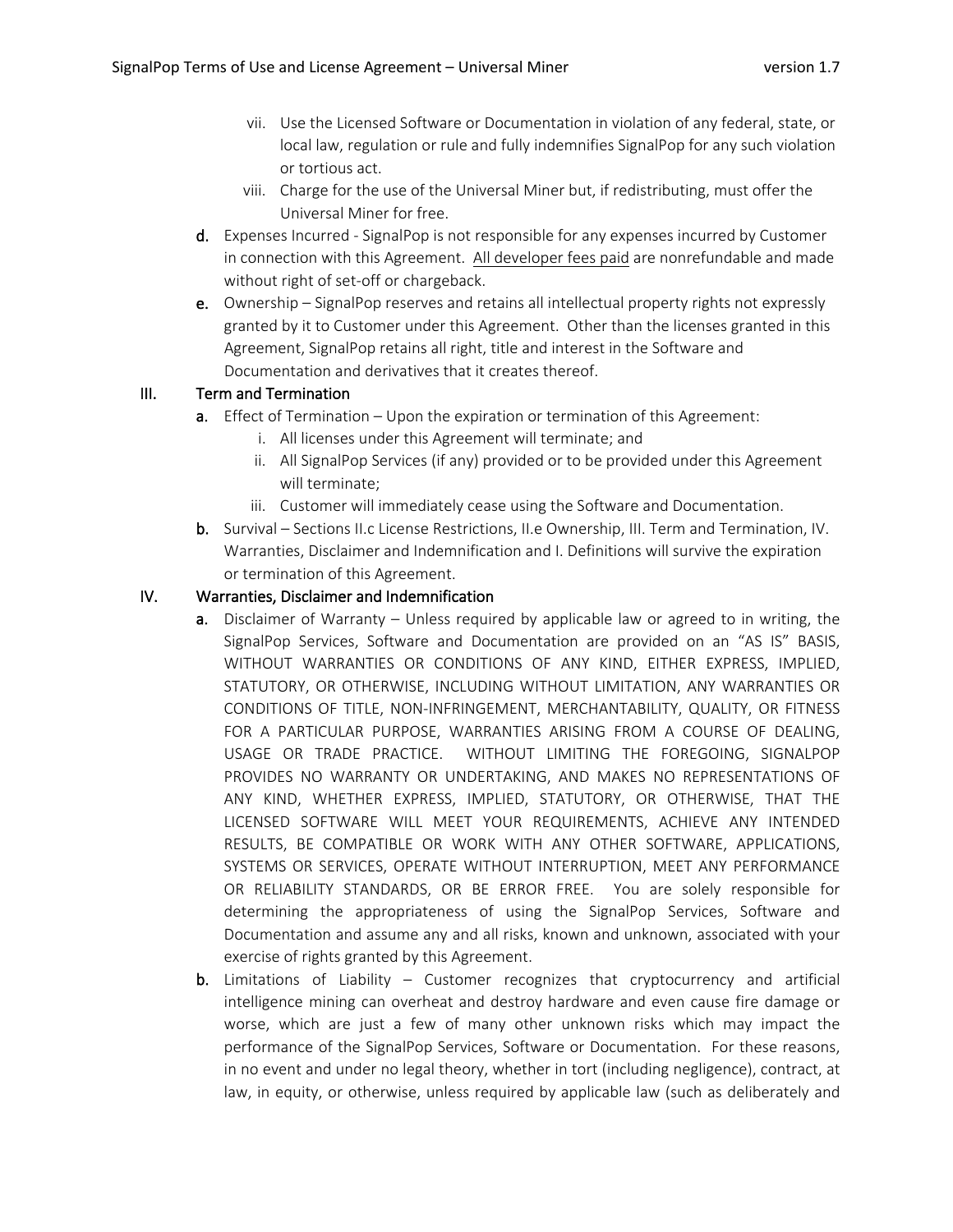grossly negligent acts) or agreed to in writing, shall SignalPop, any of its affiliates ("Affiliates") or any open source Contributor be liable to you or any of your customers, clients, partners, affiliates, equity holders, directors, employees, agents or representatives for any damages, including any direct, indirect, special, incidental, exemplary, special, punitive, or consequential damages, of any character arising as a result of this License or out of the use or inability to use the SignalPop Services, Software or Documentation (including but not limited to damages for loss of goodwill, work stoppage, computer failure or malfunction, or any and all other commercial damages or losses, regardless of whether such damages were foreseeable and whether or not SignalPop, any open source Contributor, you or any of your customers, clients, partners, affiliates, equity holders, directors, employees, agents or representatives were advised of the possibility of such damages).

- c. Accepting Warranty or Additional Liability By using the Software and/or Documentation, you may choose to offer for free, acceptance of support, warranty, indemnity, or other liability obligations and/or rights consistent with this License. However, in accepting such obligations, you may act only on your own behalf and on your sole responsibility, not on behalf of SignalPop or any other open source Contributor, and only if you agree to indemnify, defend, and hold SignalPop, its Affiliates and each open source Contributor harmless for any liability incurred by, or claims asserted against, SignalPop, its Affiliates or such Contributor by reason of your accepting any such warranty or additional liability.
- **d.** Indemnification By using the Software and/or Documentation, you fully indemnify SignalPop for any damages caused in any way, to you or someone else, from or by its use.

### V. General

- a. Entire Agreement This Agreement constitutes the entire agreement between the parties concerning the use of the SignalPop Services, Software and Documentation. This Agreement supersedes all prior or contemporaneous discussions, proposals and agreements between the parties relating to the subject matter hereof. No amendment, modification or waiver of any provisions of this agreement shall be effective unless in writing and signed by both parties.
- **b.** Severability If any provisions of this Agreement is held to be invalid or unenforceable, the remaining portions shall remain in full force and effect and such provision shall be enforced to the maximum extent possible so as to effect the intent of the parties and shall be reformed to the extent necessary to make such provision valid and enforceable.
- c. Waiver  $-$  No waiver of rights by either party may be implied from any actions or failures to enforce right under this Agreement.
- d. Force Majeure Neither party shall be liable to the other for any delay or failure to perform due to causes beyond its reasonable control (excluding payment of monies due).
- e. No Third Party Beneficiaries Unless otherwise specifically stated, the terms of this Agreement are intended to be and are solely for the benefit of SignalPop and Customer and do not create any right in favor of any third party.
- f. Governing Law and Jurisdiction This Agreement shall be governed by the laws of the State of Washington, without reference to the principles of conflicts of law. The provisions of the Uniform Computerized Information Transaction Act and United Nations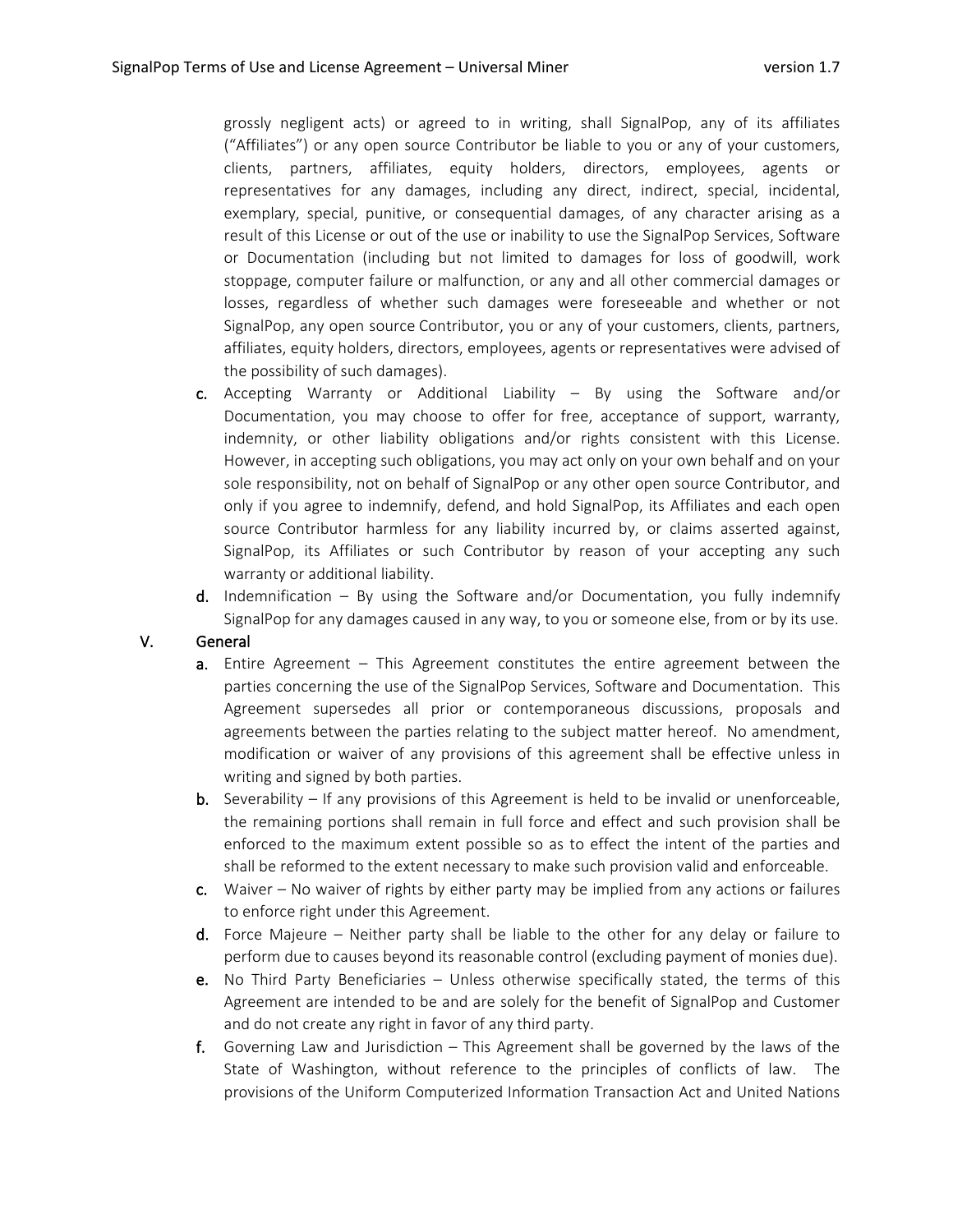Conventions on Contracts for the International Sale of Goods shall not apply to this Agreement. Any litigation related to this Agreement shall be brought in the state or federal courts located in King County, Washington, and only in those courts and each party irrevocably waives any objections to such venue.

#### VI. Government Regulation

- a. Export Restrictions Customer acknowledges that the SignalPop Software and Documentation is subject to export restrictions by the U.S. government and import restrictions by certain foreign governments. Customer may not export or re-export the SignalPop Software or Documentation except in compliance with the U.S. Export Administration Act and the related rules and regulations and similar non-U.S. government restrictions, if applicable. Customer shall not and shall not allow any third-party to remove or export from the United States or allow the export or re-export of any SignalPop Software or Documentation of any direct product thereof:
	- i. Into (or to a national or resident of ) any embargoed or terrorist-supporting country;
	- ii. To anyone on the U.S. Commerce Department's Table of Denial Orders or U.S. Treasury Department's list of Specially Designated Nationals;
	- iii. To any country to which such export or re-export is restricted or prohibited, or as to which the U.S. government or any agency thereof requires an export license or other governmental approval at the time of export or re-export without first obtaining such license or approval; or
	- iv. Otherwise in violation of any export or import restrictions, laws or regulations of any United States or foreign agency or authority.
- b. Customer Assurances Customer agrees to the foregoing and warrants that it is not located in, under the control of, or a national or resident of any such prohibited country or on any such prohibited party list. The SignalPop Software and Documentation are further restricted from being used for:
	- i. Terrorist activity; or
	- ii. The design or development of nuclear, chemical, or biological weapons or missile technology without the prior permission of the U.S. government.
- c. Customer Compliance Customer shall at all times comply with all applicable laws and regulations in its performance under this Agreement, including without limitation any applicable anti-corruption laws.
- d. Classification The Software and Documentation are deemed to be "commercial computer software" and "commercial computer software documentation", respectively, pursuant to DFAR Section 227.7202 and FAR Section 12.212(b), as applicable. Any use, modification, reproduction, release, performing, displaying or disclosing the Software or Documentation by the U.S. government shall be governed solely by the terms of this Agreement.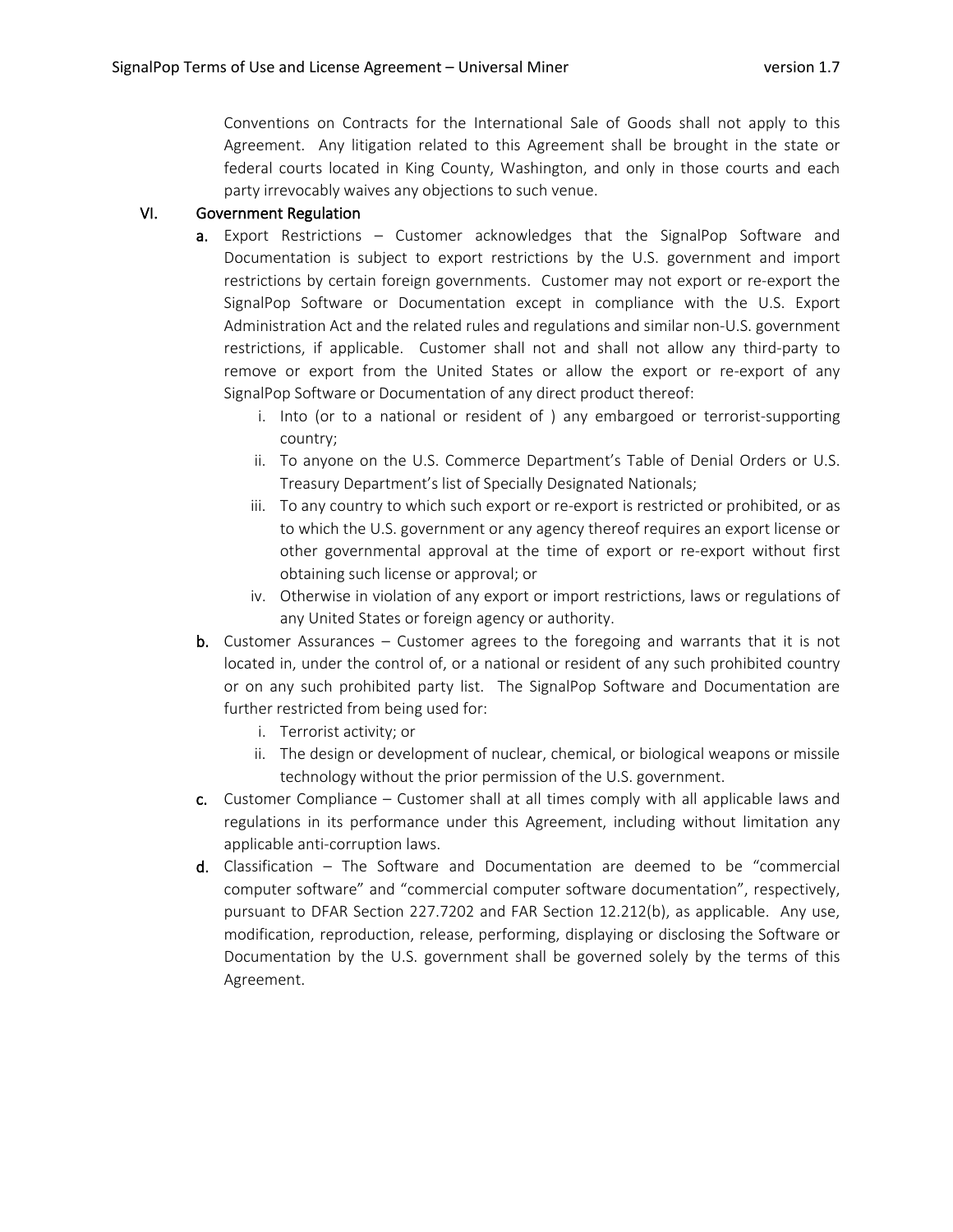#### VII. Declaration

- a. Ethereum-mining/ethminer A modified ethminer executable is used to mine Ethereum (which is its own executable that can run stand-alone). The open-source **ethminer** is [licensed](https://github.com/ethereum-mining/ethminer/blob/master/LICENSE) under the GNU General Public License. The original open-source ethminer project is available a[t https://github.com/ethereum-mining/ethminer.](https://github.com/ethereum-mining/ethminer)
- b. Processhacker/plugins-extra  $-A$  single header-file from the processhacker/plugins-extra open-open source project at [https://github.com/processhacker/plugins](https://github.com/processhacker/plugins-extra/blob/master/NvGpuPlugin/nvidia.h)[extra/blob/master/NvGpuPlugin/nvidia.h](https://github.com/processhacker/plugins-extra/blob/master/NvGpuPlugin/nvidia.h) was used under the [GNU General Public License](http://www.gnu.org/licenses/) as shown in the header file itself.
- c. NvAPI Software by Sam Hocevar Portions of the header-file from the processhacker/plugins-extra open-source project have been modified using software provided by Sam Hocevar under the "DWTFYWT" public license, at [https://1vwjbxf1wko0yhnr.wordpress.com/2015/08/10/overclocking-tools-for-nvidia](https://1vwjbxf1wko0yhnr.wordpress.com/2015/08/10/overclocking-tools-for-nvidia-gpus-suck-i-made-my-own/)[gpus-suck-i-made-my-own/.](https://1vwjbxf1wko0yhnr.wordpress.com/2015/08/10/overclocking-tools-for-nvidia-gpus-suck-i-made-my-own/)
- d. Caffe Some parts of the SignalPop Universal Miner may use portions of the MyCaffe AI Platform (which is [licensed](https://github.com/MyCaffe/MyCaffe/blob/master/LICENSE) under the Apache 2.0 license) and include portions derived from the Berkeley Caffe code, which is a BSD-licensed open-source project. The Caffe license is as follows.

\*\* begin Caffe License \*\*<br>Copyright (c) 2014, 2015, The Regents of the University of California (Regents)<br>All rights reserved. All other contributions:

Copyright (c) 2014, 2015, the respective contributors<br>All rights reserved.

Caffe uses a shared copyright model: each contributor holds copyright over<br>their contributions to Caffe. The project versioning records all such<br>contribution and copyright details. If a contributor wants to further mark<br>th committed.

#### **LICENSE**

Redistribution and use in source and binary forms, with or without<br>modification, are permitted provided that the following conditions are met:

- 1. Redistributions of source code must retain the above copyright notice, this
- Figure 1. Next intervals of conditions and the following disclaimer.<br>
2. Redistributions in binary form must reproduce the above copyright notice,<br>
this list of conditions and the following disclaimer in the documentation<br>

THIS SOFTWARE IS PROVIDED BY THE COPYRIGHT HOLDERS AND CONTRIBUTORS "AS IS" AND THIS SOFTWARE IS PROVIDED WARRANTIES, INCLUDING, BUT NOT LIMITED TO, THE IMPLIED<br>WARRANTIES OR IMPLIED WARRANTIES, INCLUDING, BUT NOT LIMITED TO, THE IMPLIED<br>WARRANTIES OF MERCHANTABILITY AND FITNESS FOR A PARTICULAR PURPO CINCLUDING, BUT NOT LIMITED TO, PROCUREMENT OF SUBSTITUTE GOODS OR SERVICES;<br>LOSS OF USE, DATA, OR PROFITS; OR BUSINESS INTERRUPTION) HOWEVER CAUSED AND<br>ON ANY THEORY OF LIABILITY, WHETHER IN CONTRACT, STRICT LIABILITY, OR SOFTWARE, EVEN IF ADVISED OF THE POSSIBILITY OF SUCH DAMAGE.

#### **CONTRIBUTION AGREEMENT**

By contributing to the BVLC/caffe repository through pull-request, comment,<br>or otherwise, the contributor releases their content to the license and copyright terms herein.<br>\*\* end Caffe License \*\*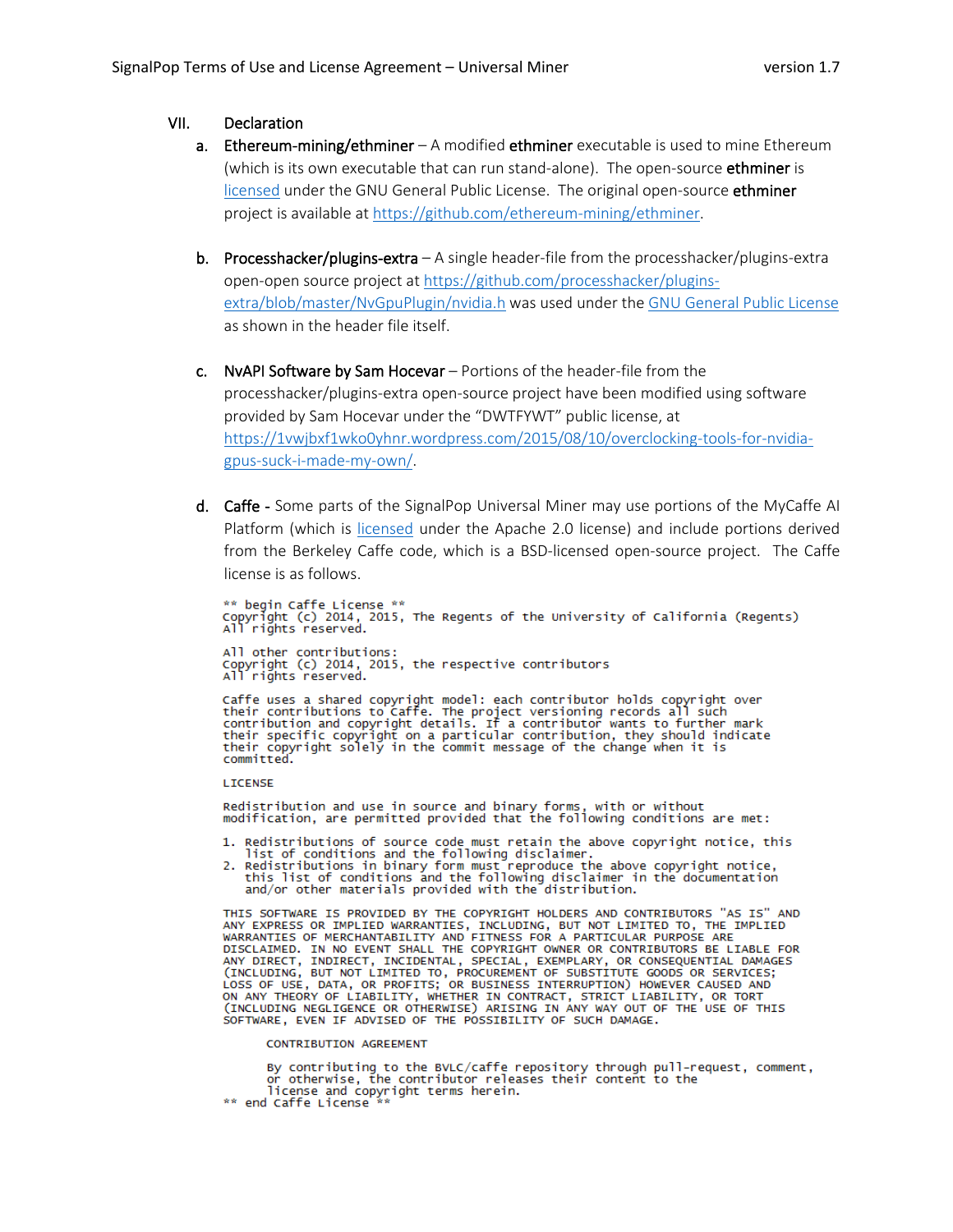Some parts of MyCaffe are derived from forks off the Caffe source (such as the GradientScalerLayer, forked at [https://github.com/ddtm/caffe\)](https://github.com/ddtm/caffe) which are also covered under the Caffe license above.

**d. NVCaffe/Caffe SSD** – Some parts of the SignalPop Universal Miner may use portions of the MyCaffe AI Platform (which is [licensed](https://github.com/MyCaffe/MyCaffe/blob/master/LICENSE) under the Apache 2.0 license) that are derived from the NVCaffe/Caffe SSD version of Caffe which is licensed as follows: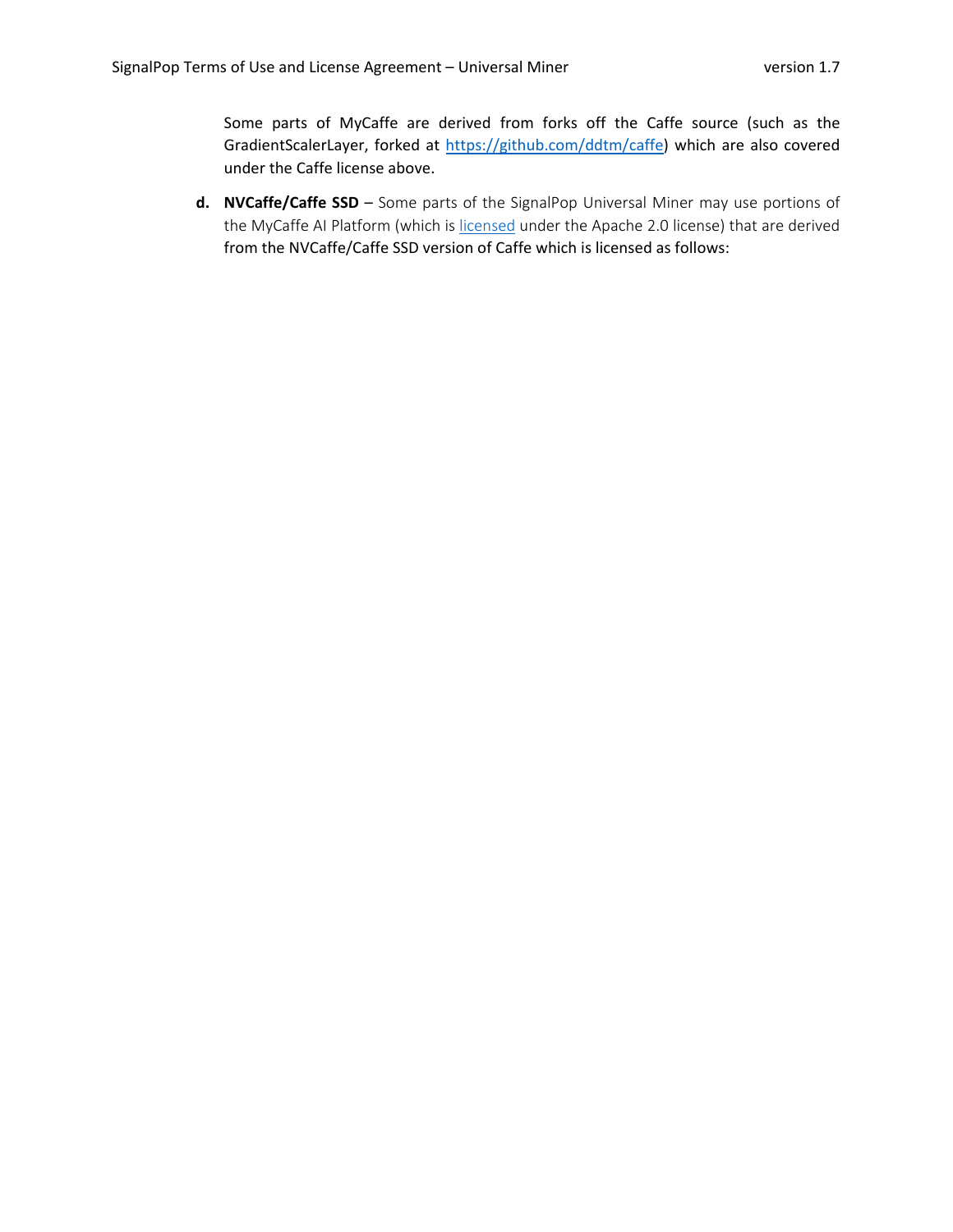\*\* begin NVCaffe/Caffe SSD license \*\* COPYRIGHT

All changes from Caffe SSD (https://github.com/weiliu89/caffe/tree/ssd) Copyright (c) 2015, 2016 Wei Liu (UNC Chapel Hill), Dragomir Anguelov (Zoox), Dumitru Erhan (Google), Christian Szegedy (Google), Scott Reed (UMich Ann Arbor), Cheng-Yang Fu (UNC Chapel Hill), Alexander C. Berg (UNC Chapel Hill). All rights reserved.

All contributions by the University of California: Copyright (c) 2014, 2015, The Regents of the University of California (Regents) All rights reserved.

All other contributions: Copyright (c) 2014, 2015, the respective contributors All rights reserved.

Caffe uses a shared copyright model: each contributor holds copyright over their contributions to Caffe. The project versioning records all such contribution and copyright details. If a contributor wants to further mark their specific copyright on a particular contribution, they should indicate their copyright solely in the commit message of the change when it is committed.

#### LICENSE

Redistribution and use in source and binary forms, with or without modification, are permitted provided that the following conditions are met:

- 1. Redistributions of source code must retain the above copyright notice, this list of conditions and the following disclaimer.
- 2. Redistributions in binary form must reproduce the above copyright notice, this list of conditions and the following disclaimer in the documentation and/or other materials provided with the distribution.

THIS SOFTWARE IS PROVIDED BY THE COPYRIGHT HOLDERS AND CONTRIBUTORS "AS IS" AND ANY EXPRESS OR IMPLIED WARRANTIES, INCLUDING, BUT NOT LIMITED TO, THE IMPLIED WARRANTIES OF MERCHANTABILITY AND FITNESS FOR A PARTICULAR PURPOSE ARE DISCLAIMED. IN NO EVENT SHALL THE COPYRIGHT OWNER OR CONTRIBUTORS BE LIABLE FOR ANY DIRECT, INDIRECT, INCIDENTAL, SPECIAL, EXEMPLARY, OR CONSEQUENTIAL DAMAGES (INCLUDING, BUT NOT LIMITED TO, PROCUREMENT OF SUBSTITUTE GOODS OR SERVICES; LOSS OF USE, DATA, OR PROFITS; OR BUSINESS INTERRUPTION) HOWEVER CAUSED AND ON ANY THEORY OF LIABILITY, WHETHER IN CONTRACT, STRICT LIABILITY, OR TORT (INCLUDING NEGLIGENCE OR OTHERWISE) ARISING IN ANY WAY OUT OF THE USE OF THIS SOFTWARE, EVEN IF ADVISED OF THE POSSIBILITY OF SUCH DAMAGE.

#### CONTRIBUTION AGREEMENT

By contributing to the BVLC/caffe repository through pull-request, comment, or otherwise, the contributor releases their content to the license and copyright terms herein. \*\* end NVCaffe/Caffe SSD license \*\*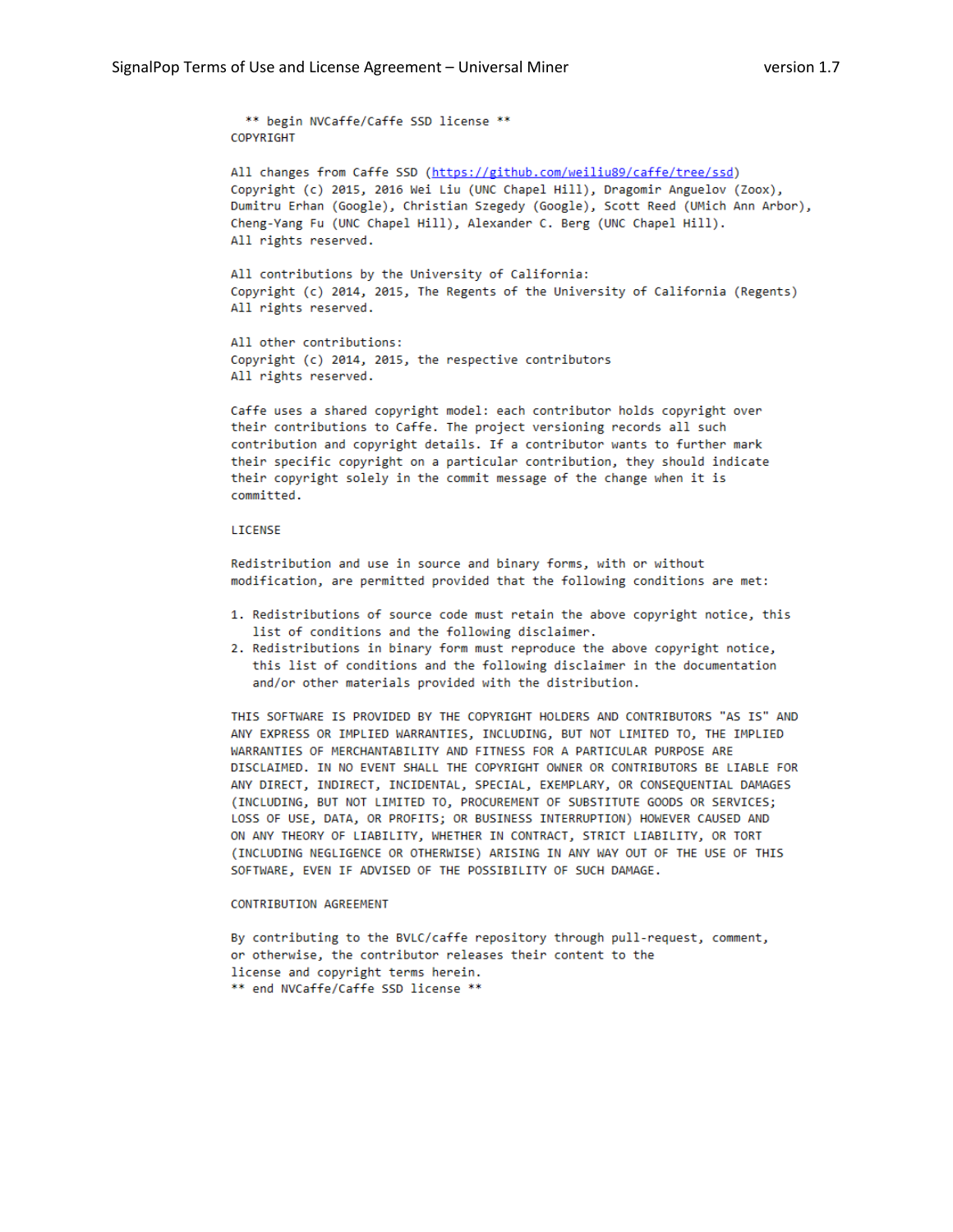e. t-SNE - Some parts of the SignalPop Universal Miner may use portions of the MyCaffe AI Platform (which is licensed under the Apache 2.0 license) that are derived from the t-SNE algorithm developed by Laurens van der Maaten. The t-SNE license is as follows:

\*\* begin t-SNE License \*\* Copyright (c) 2014, Laurens van der Maaten (Delft University of Technology)<br>All rights reserved.

Redistribution and use in source and binary forms, with or without<br>modification, are permitted provided that the following conditions are met:

- modification, are permitted provided that the following conditions are measured.<br>
1. Redistributions of source code must retain the above copyright<br>
notice, this list of conditions and the following disclaimer.<br>
2. Redistr
- 
- must display the following acknowledgement:<br>This product includes software developed by the Delft University of Technology.<br>4. Neither the name of the Delft University of Technology nor the names of
	- its contributors may be used to endorse or promote products derived from<br>this software without specific prior written permission.

```
THIS SOFTWARE IS PROVIDED BY LAURENS VAN DER MAATEN ''AS IS'' AND ANY EXPRESS<br>OR IMPLIED WARRANTIES, INCLUDING, BUT NOT LIMITED TO, THE IMPLIED WARRANTIES<br>OF MERCHANTABILITY AND FITNESS FOR A PARTICULAR PURPOSE ARE DISCLAI
IN ANY WAY OUT OF THE USE OF THIS SOFTWARE, EVEN IF ADVISED OF THE POSSIBILITY
OF SUCH DAMAGE.
 ** end t-SNE License **
```
f. t-SNE with CUDA and Barnes Hut - Some parts of the SignalPop Universal Miner may use portions of the MyCaffe AI Platform (which is licensed under the Apache 2.0 license) that are derived from the open-source t-SNE with CUDA and Barnes Hut project developed by George Dimitriadis under the MIT license as follows:

\*\* begin t-SNE with CUDA and Barnes Hut License \*\* MIT License Copyright (c) 2016 George Dimitriadis

Permission is hereby granted, free of charge, to any person obtaining a copy<br>of this software and associated documentation files (the "Software"), to deal of this software without restriction, including without limitation the rights<br>to use, copy, modify, merge, publish, distribute, sublicense, and/or sell<br>copies of the Software, and to permit persons to whom the Software is<br>

The above copyright notice and this permission notice shall be included in all copies or substantial portions of the Software.

THE SOFTWARE IS PROVIDED "AS IS", WITHOUT WARRANTY OF ANY KIND, EXPRESS OR<br>IMPLIED, INCLUDING BUT NOT LIMITED TO THE WARRANTIES OF MERCHANTABILITY, FITNESS FOR A PARTICULAR PURPOSE AND NONINFRINGEMENT. IN NO EVENT SHALL THE AUTHORS OR COPYRIGHT HOLDERS BE LIABLE FOR ANY CLAIM, DAMAGES OR OTHER<br>LIABILITY, WHETHER IN AN ACTION OF CONTRACT, TORT OR OTHERWISE, ARISING FROM,<br>OUT OF OR IN CONNECTION WITH THE SOFTWARE OR THE USE OR OTHER DEALINGS IN SOFTWARE.

\* end t-SNE with CUDA and Barnes Hut License \*\*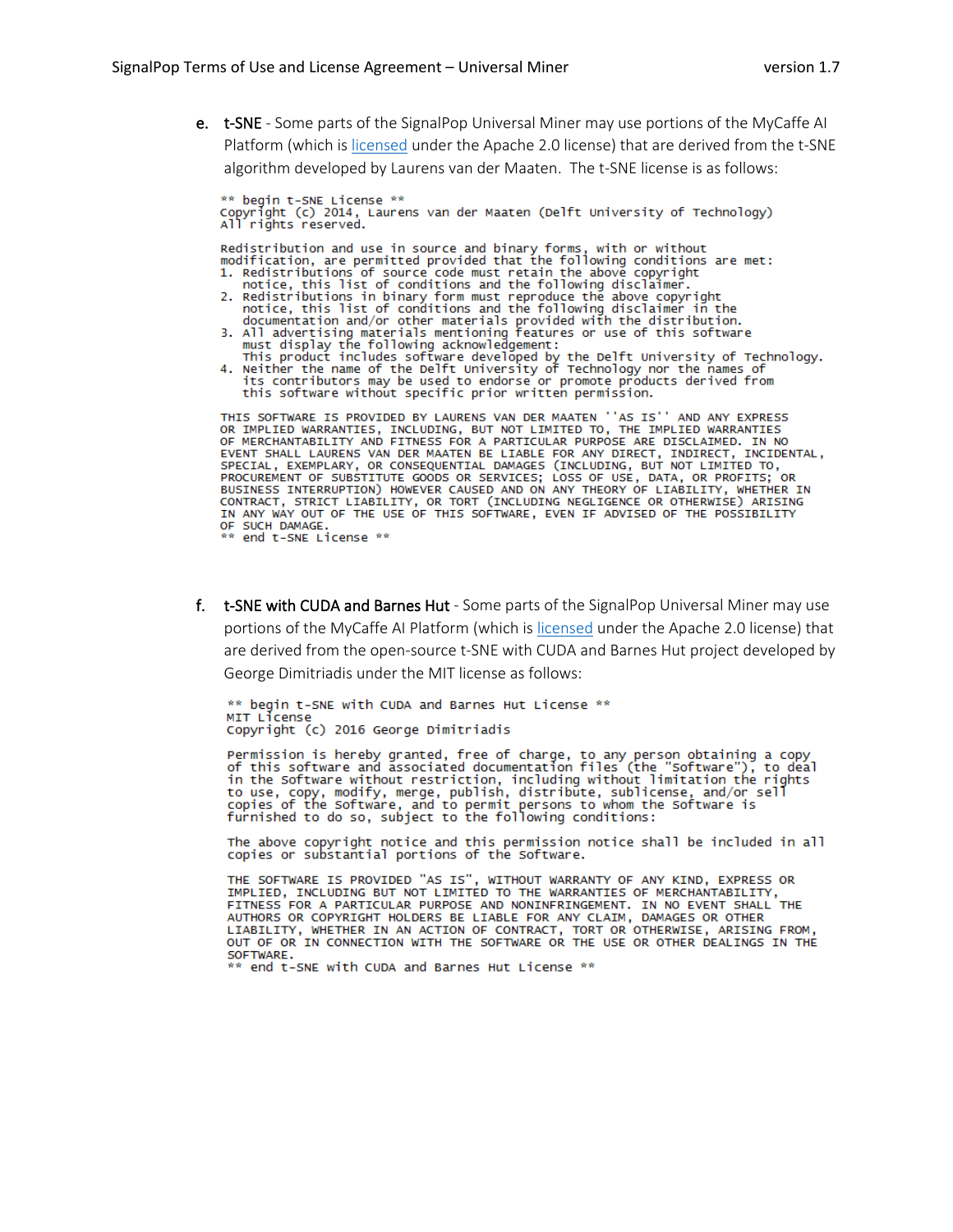g. GPU MemTest - Some parts of the SignalPop Universal Miner may use portions of the MyCaffe AI Platform (which is [licensed](https://github.com/MyCaffe/MyCaffe/blob/master/LICENSE) under the Apache 2.0 license) that are derived from the open-source GPU MemTest project developed by Innovative Systems Lab, National Center for Supercomputing Applications under the Illinois Open Source License as follows:

\*\* begin GPU MemTest License \*\* Illinois Open Source License

University of Illinois / NCSA Open Source License

Copyright © 2009, University of Illinois.All rights reserved.

Developed by :

Innovative Systems Lab<br>National Center for Supercomputing Applications<br>http ://www.ncsa.uiuc.edu/AboutUs/Directorates/ISL.html

Permission is hereby granted, free of charge, to any person obtaining a copy of<br>this software and associated documentation files(the "software"), to deal with<br>the Software without restriction, including without limitation

 $\,^*$  Redistributions of source code must retain the above copyright notice, this list of conditions and the following disclaimers.

Redistributions in binary form must reproduce the above copyright notice, this list realistributions in binary form must reproduce the above copyright hotice, this fist<br>of conditions and the following disclaimers in the documentation and / or other materials<br>provided with the distribution.

\* Neither the names of the Innovative Systems Lab, the National Center for Supercomputing<br>Applications, nor the names of its contributors may be used to endorse or promote products<br>derived from this Software without specif

THE SOFTWARE IS PROVIDED "AS IS", WITHOUT WARRANTY OF ANY KIND, EXPRESS OR IMPLIED,<br>INCLUDING BUT NOT LIMITED TO THE WARRANTIES OF MERCHANTABILITY, FITNES FOR A INCLUDING BUT NOT LIMITED TO THE WARRANTIES OF MERCHANTABILITY, FITNES FOR A<br>PARTICULAR PURPOSE AND NONINFRINGEMENT.IN NO EVENT SHALL THE CONTRIBUTORS OR COPYRIGHT<br>HOLDERS BE LIABLE FOR ANY CLAIM, DAMAGES OR OTHER LIABILIT end GPU MemTest License

h. GS-PCA - Some parts of the SignalPop Universal Miner may use portions of the MyCaffe AI Platform (which is [licensed](https://github.com/MyCaffe/MyCaffe/blob/master/LICENSE) under the Apache 2.0 license) that are derived from the GS-PCA algorithm described in the article by M. Andrecut, "Parallel GPU Implementation of Iterative PCA Algorithms", arXiv, 2008.<https://arxiv.org/abs/0811.1081> which are used with permission.